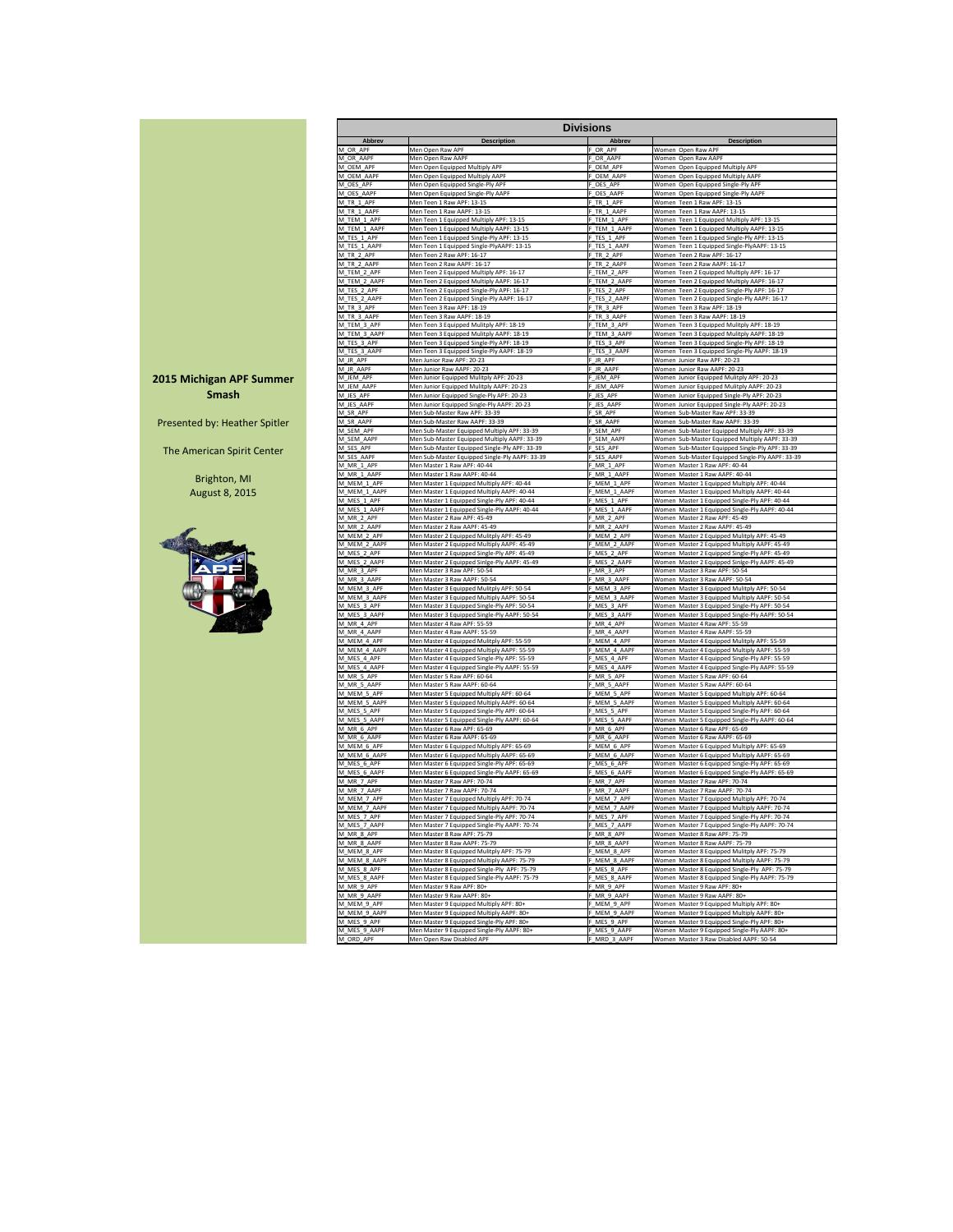08-Aug-15

| <b>Name</b>              | Age | <b>Div</b>      | <b>BWt</b><br>(Kg) | (Kg) | MtCls clossbrenner | Bench 1  | Bench 2  | Bench 3  | <b>Best</b><br><b>Bench</b> | <b>Coeff Score</b> | Age &<br><b>Coeff</b> | <b>PI-Div-WtCl</b>          | <b>Team</b>                       | <b>Notes</b>      |
|--------------------------|-----|-----------------|--------------------|------|--------------------|----------|----------|----------|-----------------------------|--------------------|-----------------------|-----------------------------|-----------------------------------|-------------------|
| Body, Bobby (aapf mast)  | 41  | M_MR_1_AAPF     | 78.3               | 82.5 | 0.6676             | 170      | 180      | 185      | 185                         | 123.5060           |                       | 124.7411 1-M MR 1 AAPF-82.5 | Team DAV                          |                   |
| Body, Bobby (aapf open)  |     | 41 M OR AAPF    | 78.3               | 82.5 | 0.6676             | 170      | 180      | 185      | 185                         | 123.5060           |                       | 124.7411 1-M OR AAPF-82.5   | Team DAV                          |                   |
| Body, Bobby (apf mast)   | 41  | M MR 1 APF      | 78.3               | 82.5 | 0.6676             | 170      | 180      | 185      | 185                         | 123.5060           |                       | 124.7411 1-M MR 1 APF-82.5  | Team DAV                          |                   |
| Body, Bobby (apf open)   | 41  | M OR APF        | 78.3               | 82.5 | 0.6676             | 170      | 180      | 185      | 185                         | 123.5060           |                       | 124.7411 1-M OR APF-82.5    | <b>Team DAV</b>                   |                   |
| Brendel, Larry           |     | 37 M SR APF     | 117.8              | 125  | 0.5533             | 187.5    | 200      | 212.5    | 212.5                       | 117.5656           | 0.0000                | 1-M SR APF-125              | <b>Highland Barbell</b>           |                   |
| Dixon, William           |     | 37 M_SR_APF     | 187                | SHW  | 0.4977             | 237.5    | $-252.5$ | $-252.5$ | 237.5                       | 118.2026           | 0.0000                | 1-M SR APF-SHW              | <b>Exile Barbell</b>              |                   |
| Dudek, Liz (mast)        |     | 57   F_MR_4_APF | 65.3               | 67.5 | 0.9233             | 70       | -80      | 82.5     | 82.5                        | 76.1681            |                       | 96.5812 1-F_MR_4_APF-67.5   |                                   | Female Best Bench |
| Dudek, Liz (open)        |     | 57 F_OR_APF     | 65.3               | 67.5 | 0.9233             | 70       | $-80$    | 82.5     | 82.5                        | 76.1681            |                       | 96.5812 1-F_OR_APF-67.5     |                                   |                   |
| Gronowski, Jake (bp)     |     | 23 M JR AAPF    | 85.9               | 90   | 0.6310             | 125      | 140      | 142.5    | 142.5                       | 89.9104            | 0.0000                | 1-M JR AAPF-90              |                                   |                   |
| Johnston, Jeff (open)    |     | 36 M_OES_APF    | 94.3               | 100  | 0.5971             | 242.5    | 250      | 260      | 260                         | 155.2460           | 0.0000                | 1-M OES APF-100             | XXX Powerlifting/Michigan Barbell |                   |
| Johnston, Jeff (subm)    |     | 36 M SES APF    | 94.3               | 100  | 0.5971             | 242.5    | 250      | 260      | 260                         | 155.2460           | 0.0000                | 1-M SES APF-100             | XXX Powerlifting/Michigan Barbell | Male Best Bench   |
| Price, Matthew (bp)      | 20  | M_JR_APF        | 67.2               | 67.5 | 0.7513             | $-107.5$ | $-107.5$ | 107.5    | 107.5                       | 80.7594            | 0.0000                | 1-M_JR_APF-67.5             |                                   |                   |
| Rodriguez, Danny         | 29  | M_OR_APF        | 117.4              | 125  | 0.5537             | 132.5    | 137.5    | 142.5    | 142.5                       | 78.8951            | 0.0000                | 1-M_OR_APF-125              | <b>Exile Barbell</b>              |                   |
| Schuetz, Frank           | 39  | M_OR_AAPF       | 109.1              | 110  | 0.5638             | 170      | 182.5    | 187.5    | 187.5                       | 105.7125           | 0.0000                | 1-M_OR_AAPF-110             |                                   |                   |
| Smith, Brandon (bp jr)   |     | $23$ M JR APF   | 74.6               | 75   | 0.6913             | 127.5    | 135      | $-142.5$ | 135                         | 93.3188            | 0.0000                | 1-M JR APF-75               |                                   |                   |
| Smith, Brandon (bp open) |     | 23 M_OR_APF     | 74.6               | 75   | 0.6913             | 127.5    | 135      | $-142.5$ | 135                         | 93.3188            | 0.0000                | 1-M OR APF-75               |                                   |                   |
| Stamper, Wally           |     | 53 M_MR_3_APF   | 103.6              | 110  | 0.5734             | 145      | 155      | 165      | 165                         | 94.6028            |                       | 112.0097 1-M MR 3 APF-110   |                                   |                   |
| Voigt, Ray IV            | 24  | M_OES_APF       | 133.8              | 140  | 0.5366             | $-210$   | $-227.5$ | 227.5    | 227.5                       | 122.0765           | 0.0000                | 1-M OES APF-140             | <b>Viking Powerlifting</b>        |                   |
| Wood, Kitty              |     | 47  F MR 2 AAPF | 56.8               | 60   | 1.0321             | 32.5     | $-35$    | 37.5     | 37.5                        | 38.7038            |                       | 41.8775 1-F MR 2 AAPF-60    |                                   |                   |

# 2015 Summer Smash - Bench Only - Lb Results

| <b>Name</b>              | Age | <b>Div</b>      | (Kg)  | (Kg) | <b>BWt WtCIS Glossbrenner</b> | Bench 1   | Bench 2   | Bench 3   | <b>Best</b><br><b>Bench</b> | <b>Coeff Score</b> | Age &<br><b>Coeff</b> | <b>PI-Div-WtCl</b>          | <b>Team</b>                       | <b>Notes</b>      |
|--------------------------|-----|-----------------|-------|------|-------------------------------|-----------|-----------|-----------|-----------------------------|--------------------|-----------------------|-----------------------------|-----------------------------------|-------------------|
| Body, Bobby (aapf mast)  | 41  | M MR 1 AAPF     | 78.3  | 82.5 | 0.6676                        | 374.78    | 396.83    | 407.85    | 407.85                      | 123.5060           |                       | 124.7411 1-M MR 1 AAPF-82.5 | Team DAV                          |                   |
| Body, Bobby (aapf open)  |     | 41 M OR AAPF    | 78.3  | 82.5 | 0.6676                        | 374.78    | 396.83    | 407.85    | 407.85                      | 123.5060           |                       | 124.7411 1-M OR AAPF-82.5   | Team DAV                          |                   |
| Body, Bobby (apf mast)   | 41  | M_MR_1_APF      | 78.3  | 82.5 | 0.6676                        | 374.78    | 396.83    | 407.85    | 407.85                      | 123.5060           |                       | 124.7411 1-M_MR_1_APF-82.5  | Team DAV                          |                   |
| Body, Bobby (apf open)   |     | 41 M OR APF     | 78.3  | 82.5 | 0.6676                        | 374.78    | 396.83    | 407.85    | 407.85                      | 123.5060           |                       | 124.7411 1-M OR APF-82.5    | <b>Team DAV</b>                   |                   |
| Brendel, Larry           |     | 37 M_SR_APF     | 117.8 | 125  | 0.5533                        | 413.36    | 440.92    | 468.48    | 468.48                      | 117.5656           | 0.0000                | 1-M SR APF-125              | <b>Highland Barbell</b>           |                   |
| Dixon, William           |     | 37 M SR APF     | 187   | SHW  | 0.4977                        | 523.59    | $-556.66$ | $-556.66$ | 523.59                      | 118.2026           | 0.0000                | 1-M SR APF-SHW              | <b>Exile Barbell</b>              |                   |
| Dudek, Liz (mast)        |     | 57 F MR 4 APF   | 65.3  | 67.5 | 0.9233                        | 154.32    | $-176.37$ | 181.88    | 181.88                      | 76.1681            |                       | 96.5812 1-F MR 4 APF-67.5   |                                   | Female Best Bench |
| Dudek, Liz (open)        | 57  | F_OR_APF        | 65.3  | 67.5 | 0.9233                        | 154.32    | $-176.37$ | 181.88    | 181.88                      | 76.1681            |                       | 96.5812 1-F_OR_APF-67.5     |                                   |                   |
| Gronowski, Jake (bp)     |     | 23 M_JR_AAPF    | 85.9  | 90   | 0.6310                        | 275.58    | 308.64    | 314.16    | 314.16                      | 89.9104            | 0.0000                | 1-M JR AAPF-90              |                                   |                   |
| Johnston, Jeff (open)    |     | 36 M_OES_APF    | 94.3  | 100  | 0.5971                        | 534.62    | 551.15    | 573.20    | 573.20                      | 155.2460           | 0.0000                | 1-M_OES_APF-100             | XXX Powerlifting/Michigan Barbell |                   |
| Johnston, Jeff (subm)    |     | 36 M SES APF    | 94.3  | 100  | 0.5971                        | 534.62    | 551.15    | 573.20    | 573.20                      | 155.2460           | 0.0000                | 1-M SES APF-100             | XXX Powerlifting/Michigan Barbell | Male Best Bench   |
| Price, Matthew (bp)      |     | 20 M JR APF     | 67.2  | 67.5 | 0.7513                        | $-236.99$ | $-236.99$ | 236.99    | 236.99                      | 80.7594            | 0.0000                | 1-M JR APF-67.5             |                                   |                   |
| Rodriguez, Danny         |     | 29 M_OR_APF     | 117.4 | 125  | 0.5537                        | 292.11    | 303.13    | 314.16    | 314.16                      | 78.8951            | 0.0000                | 1-M OR APF-125              | <b>Exile Barbell</b>              |                   |
| Schuetz, Frank           |     | 39 M_OR_AAPF    | 109.1 | 110  | 0.5638                        | 374.78    | 402.34    | 413.36    | 413.36                      | 105.7125           | 0.0000                | $1-M$ OR AAPF-110           |                                   |                   |
| Smith, Brandon (bp jr)   |     | 23 M_JR_APF     | 74.6  | 75   | 0.6913                        | 281.09    | 297.62    | $-314.16$ | 297.62                      | 93.3188            | 0.0000                | 1-M_JR_APF-75               |                                   |                   |
| Smith, Brandon (bp open) |     | 23 M_OR_APF     | 74.6  | 75   | 0.6913                        | 281.09    | 297.62    | $-314.16$ | 297.62                      | 93.3188            | 0.0000                | 1-M OR APF-75               |                                   |                   |
| Stamper, Wally           |     | 53 M MR 3 APF   | 103.6 | 110  | 0.5734                        | 319.67    | 341.71    | 363.76    | 363.76                      | 94.6028            |                       | 112.0097 1-M MR 3 APF-110   |                                   |                   |
| Voigt, Ray IV            |     | 24 M OES APF    | 133.8 | 140  | 0.5366                        | $-462.97$ | $-501.55$ | 501.55    | 501.55                      | 122.0765           | 0.0000                | 1-M OES APF-140             | <b>Viking Powerlifting</b>        |                   |
| Wood, Kitty              |     | 47  F MR 2 AAPF | 56.8  | 60   | 1.0321                        | 71.65     | $-77.16$  | 82.67     | 82.67                       | 38.7038            |                       | 41.8775 1-F MR 2 AAPF-60    |                                   |                   |

### 2015 Summer Smash - Bench Only - Kg Results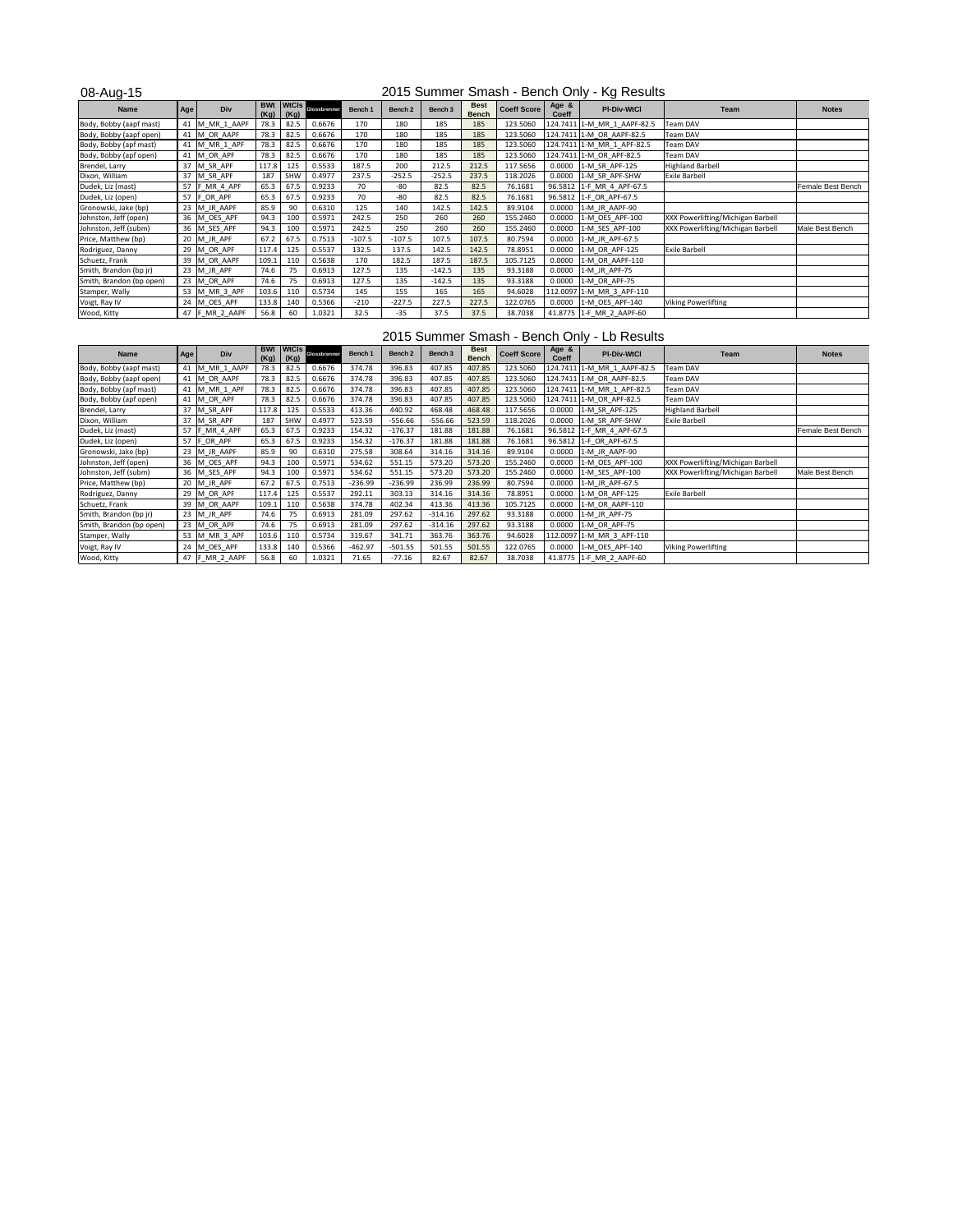| 08-Aug-15                        |           |                |       |                                         |        | 2015 Summer Smash - Deadlift Only - Kg Results |            |          |                                                        |          |          |                    |                             |                    |  |  |  |  |
|----------------------------------|-----------|----------------|-------|-----------------------------------------|--------|------------------------------------------------|------------|----------|--------------------------------------------------------|----------|----------|--------------------|-----------------------------|--------------------|--|--|--|--|
| <b>Name</b>                      | Age       | <b>Div</b>     |       | <b>BWt (Kg) WtCls (Kg)</b> Glossbrenner |        | Deadlift 1                                     | Deadlift 2 |          | Deadlift 3   Best Deadlift   Coeff Score   Age & Coeff |          |          | <b>PI-Div-WtCl</b> | <b>Team</b>                 | <b>Notes</b>       |  |  |  |  |
| Atwell, Blake                    | $22 \,$ M | _JR_AAPF       | 113.8 | 125                                     | 0.5576 | 265                                            | 287.5      | $-300$   | 287.5                                                  | 160.3100 | 0.0000   | 1-M JR AAPF-125    | Team Armageddon             |                    |  |  |  |  |
| Flagg, Darren                    |           | 42 M OES APF   | 74.5  | 75                                      | 0.6920 | 272.5                                          | $-285$     | $-285$   | 272.5                                                  | 188.5564 | 192.3275 | 1-M OES APF-75     | Animal Strength             |                    |  |  |  |  |
| Lindsay, Christopher (open aapf) |           | 38 M_OR_AAPF   | 58.3  | 60                                      | 0.8568 | 170                                            | 185        | 192.5    | 192.5                                                  | 164.9244 | 0.0000   | 1-M OR AAPF-60     |                             |                    |  |  |  |  |
| Lindsay, Christopher (open apf)  |           | 38 M_OR_APF    | 58.3  | 60                                      | 0.8568 | 170                                            | 185        | 192.5    | 192.5                                                  | 164.9244 | 0.0000   | 1-M OR APF-60      |                             |                    |  |  |  |  |
| Lindsay, Christopher (subm aapf) |           | 38 M SR AAPF   | 58.3  | 60                                      | 0.8568 | 170                                            | 185        | 192.5    | 192.5                                                  | 164.9244 | 0.0000   | 1-M_SR_AAPF-60     |                             |                    |  |  |  |  |
| Lindsay, Christopher (subm apf)  |           | 38 M_SR_APF    | 58.3  | 60                                      | 0.8568 | 170                                            | 185        | 192.5    | 192.5                                                  | 164.9244 | 0.0000   | 1-M SR APF-60      |                             |                    |  |  |  |  |
| Little, Arthur (mast)            |           | 60 M MR 5 AAPF | 71.1  | 75                                      | 0.7173 | 230                                            | 240        | $-250$   | 240                                                    | 172.1400 | 230.6676 | 1-M MR 5 AAPF-75   | Team Armageddon             | Male Best Deadlift |  |  |  |  |
| Little, Arthur (open)            |           | 60 M OR AAPF   | 71.1  | 75                                      | 0.7173 | 230                                            | 240        | $-250$   | 240                                                    | 172.1400 | 230.6676 | 1-M_OR_AAPF-75     | Team Armageddon             |                    |  |  |  |  |
| Murray, Nick                     | 31        | M OR APF       | 109.4 | 110                                     | 0.5634 | 235                                            | 240        | 250      | 250                                                    | 140.8375 | 0.0000   | 1-M OR APF-110     |                             |                    |  |  |  |  |
| Parmenter, Len (open)            |           | 37 M OES APF   | 103.5 | 110                                     | 0.5736 | 235                                            | 242.5      | $-250$   | 242.5                                                  | 139.0859 | 0.0000   | 1-M_OES_APF-110    |                             |                    |  |  |  |  |
| Parmenter, Len (subm)            |           | 37 M SES APF   | 103.5 | 110                                     | 0.5736 | 235                                            | 242.5      | $-250$   | 242.5                                                  | 139.0859 | 0.0000   | 1-M SES APF-110    |                             |                    |  |  |  |  |
| Perkins, Adam (aapf)             |           | 32 M OR AAPF   | 81.3  | 82.5                                    | 0.6508 | 227.5                                          | 245        | 260      | 260                                                    | 169.2080 | 0.0000   | 1-M OR AAPF-82.5   |                             |                    |  |  |  |  |
| Perkins, Adam (apf)              |           | 32 M OR APF    | 81.3  | 82.5                                    | 0.6508 | 227.5                                          | 245        | 260      | 260                                                    | 169.2080 | 0.0000   | 1-M OR APF-82.5    |                             |                    |  |  |  |  |
| Pollard, Ben                     |           | 64 M_MEM_5_APF | 87.8  | 90                                      | 0.6205 | 210                                            | 222.5      | 232.5    | 232.5                                                  | 144.2663 | 209.1861 | 1-M_MEM_5_APF-90   | Team Armageddon             |                    |  |  |  |  |
| Price, Matthew (dl)              |           | $20$ M JR APF  | 67.2  | 67.5                                    | 0.7513 | 105                                            | 117.5      | 137.5    | 137.5                                                  | 103.2969 | 0.0000   | 1-M JR APF-67.5    |                             |                    |  |  |  |  |
| Ruiz, Eddie                      |           | 61 M MR 5 APF  | 82.1  | 82.5                                    | 0.6467 | 195                                            | 205        | 215      | 215                                                    | 139.0298 | 189.9146 | 1-M_MR_5_APF-82.5  |                             |                    |  |  |  |  |
| Schooff, Kenneth                 |           | $21$ M JR APF  | 81.6  | 82.5                                    | 0.6493 | 217.5                                          | 235        | $-250$   | 235                                                    | 152.5738 | 0.0000   | 1-M JR APF-82.5    |                             |                    |  |  |  |  |
| Tran, Liam                       |           | 15 M TR 1 APF  | 132.5 | 140                                     | 0.5379 | 157.5                                          | 167.5      | $-182.5$ | 167.5                                                  | 90.0899  | 0.0000   | 1-M TR 1 APF-140   | Michigan Spartans Youth Org |                    |  |  |  |  |

2015 Summer Smash - Deadlift Only - Kg Results

2015 Summer Smash - Deadlift Only - Lb Results

| <b>Name</b>                      | <b>Age</b> | Div            |       | <b>BWt (Kg) WtCls (Kg)</b> Glossbrenner |        |        |           |           | Deadlift 1   Deadlift 2   Deadlift 3   Best Deadlift   Coeff Score   Age & Coeff |          |          | <b>PI-Div-WtCl</b> | Team                        | <b>Notes</b>       |
|----------------------------------|------------|----------------|-------|-----------------------------------------|--------|--------|-----------|-----------|----------------------------------------------------------------------------------|----------|----------|--------------------|-----------------------------|--------------------|
| Atwell, Blake                    |            | 22 M_JR_AAPF   | 113.8 | 125                                     | 0.5576 | 584.22 | 633.82    | $-661.38$ | 633.82                                                                           | 160.3100 | 0.0000   | 1-M_JR_AAPF-125    | Team Armageddon             |                    |
| Flagg, Darren                    |            | 42 M OES APF   | 74.5  | 75                                      | 0.6920 | 600.75 | $-628.31$ | $-628.31$ | 600.75                                                                           | 188.5564 | 192.3275 | 1-M OES APF-75     | Animal Strength             |                    |
| Lindsay, Christopher (open aapf) |            | 38 M OR AAPF   | 58.3  | 60                                      | 0.8568 | 374.78 | 407.85    | 424.39    | 424.39                                                                           | 164.9244 | 0.0000   | 1-M_OR_AAPF-60     |                             |                    |
| Lindsay, Christopher (open apf)  |            | 38 M_OR_APF    | 58.3  | 60                                      | 0.8568 | 374.78 | 407.85    | 424.39    | 424.39                                                                           | 164.9244 | 0.0000   | 1-M OR APF-60      |                             |                    |
| Lindsay, Christopher (subm aapf) |            | 38 M_SR_AAPF   | 58.3  | 60                                      | 0.8568 | 374.78 | 407.85    | 424.39    | 424.39                                                                           | 164.9244 | 0.0000   | 1-M SR AAPF-60     |                             |                    |
| Lindsay, Christopher (subm apf)  |            | 38 M_SR_APF    | 58.3  | 60                                      | 0.8568 | 374.78 | 407.85    | 424.39    | 424.39                                                                           | 164.9244 | 0.0000   | 1-M SR APF-60      |                             |                    |
| Little, Arthur (mast)            |            | 60 M_MR_5_AAPF | 71.1  | 75                                      | 0.7173 | 507.06 | 529.10    | $-551.15$ | 529.10                                                                           | 172.1400 | 230.6676 | 1-M MR 5 AAPF-75   | Team Armageddon             | Male Best Deadlift |
| Little, Arthur (open)            |            | 60 M OR AAPF   | 71.1  | 75                                      | 0.7173 | 507.06 | 529.10    | $-551.15$ | 529.10                                                                           | 172.1400 | 230.6676 | 1-M OR AAPF-75     | Team Armageddon             |                    |
| Murray, Nick                     |            | M OR APF       | 109.4 | 110                                     | 0.5634 | 518.08 | 529.10    | 551.15    | 551.15                                                                           | 140.8375 | 0.0000   | 1-M_OR_APF-110     |                             |                    |
| Parmenter, Len (open)            |            | M_OES_APF      | 103.5 | 110                                     | 0.5736 | 518.08 | 534.62    | $-551.15$ | 534.62                                                                           | 139.0859 | 0.0000   | 1-M_OES_APF-110    |                             |                    |
| Parmenter, Len (subm)            |            | M_SES_APF      | 103.5 | 110                                     | 0.5736 | 518.08 | 534.62    | $-551.15$ | 534.62                                                                           | 139.0859 | 0.0000   | 1-M_SES_APF-110    |                             |                    |
| Perkins, Adam (aapf)             |            | M_OR_AAPF      | 81.3  | 82.5                                    | 0.6508 | 501.55 | 540.13    | 573.20    | 573.20                                                                           | 169.2080 | 0.0000   | 1-M OR AAPF-82.5   |                             |                    |
| Perkins, Adam (apf)              |            | 32 M OR APF    | 81.3  | 82.5                                    | 0.6508 | 501.55 | 540.13    | 573.20    | 573.20                                                                           | 169.2080 | 0.0000   | 1-M OR APF-82.5    |                             |                    |
| Pollard, Ben                     | 64         | M MEM 5 APF    | 87.8  | 90                                      | 0.6205 | 462.97 | 490.52    | 512.57    | 512.57                                                                           | 144.2663 | 209.1861 | 1-M MEM 5 APF-90   | Team Armageddon             |                    |
| Price, Matthew (dl)              |            | $20$ M JR APF  | 67.2  | 67.5                                    | 0.7513 | 231.48 | 259.04    | 303.13    | 303.13                                                                           | 103.2969 | 0.0000   | 1-M_JR_APF-67.5    |                             |                    |
| Ruiz, Eddie                      | 61         | M_MR_5_APF     | 82.1  | 82.5                                    | 0.6467 | 429.90 | 451.94    | 473.99    | 473.99                                                                           | 139.0298 | 189.9146 | 1-M_MR_5_APF-82.5  |                             |                    |
| Schooff, Kenneth                 |            | M_JR_APF       | 81.6  | 82.5                                    | 0.6493 | 479.50 | 518.08    | $-551.15$ | 518.08                                                                           | 152.5738 | 0.0000   | 1-M JR APF-82.5    |                             |                    |
| Tran, Liam                       |            | M TR 1 APF     | 132.5 | 140                                     | 0.5379 | 347.22 | 369.27    | $-402.34$ | 369.27                                                                           | 90.0899  | 0.0000   | 1-M TR 1 APF-140   | Michigan Spartans Youth Org |                    |